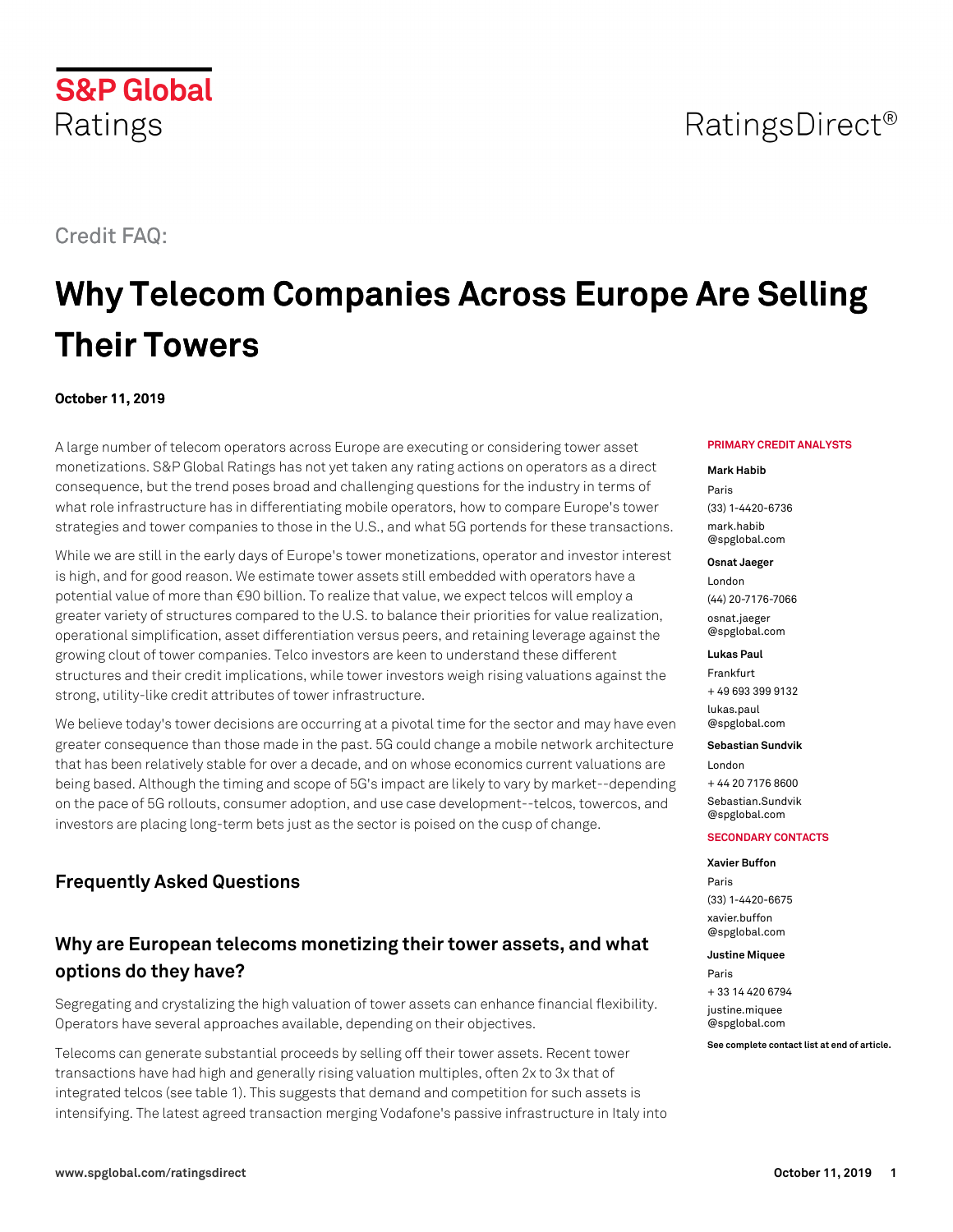# **Credit FAQ: Why Telecom Companies Across Europe Are Selling Their Towers**

INWIT had a multiple as high as 24x, compared to Vodafone's presale valuation multiple of 6.8x, a premium of 350%.

### Table 1

# **Recent Tower Transactions**

| <b>Tower transaction</b>                                                                                                                                        | Country                                      |                                                                             | <b>Number</b><br>Date of towers             | <b>Transaction</b><br>size*                                   | Price<br>per<br>tower<br>(000s) | <b>EBITDA</b><br>multiple<br>(tower<br>transaction) | <b>EBITDA</b><br>multiple<br>(MNO,<br>pre-tower<br>sale<br>agreement) |
|-----------------------------------------------------------------------------------------------------------------------------------------------------------------|----------------------------------------------|-----------------------------------------------------------------------------|---------------------------------------------|---------------------------------------------------------------|---------------------------------|-----------------------------------------------------|-----------------------------------------------------------------------|
| Vodafone agreed to<br>merge Vodafone Italy<br>Towers, its passive<br>tower infrastructure<br>in Italy, into INWIT<br>SpA.                                       | Italy                                        | H1 2020<br>(expected<br>completion);<br><b>July 2019</b><br>(announced)     | 11,141                                      | €2.1 bil. cash,<br>plus 37.5%<br>stake in<br><b>INWIT SpA</b> | €473                            | 24.0x                                               | 6.8x                                                                  |
| Iliad S.A. agreed to<br>sell 70% of its<br>portfolio in France<br>and 100% of its<br>portfolio in Italy to<br>Cellnex Telecom S.A.                              | France, Italy                                | H <sub>2</sub> 2019<br>(expected<br>completion);<br>May 2019<br>(announced) | c.5,700<br>(France),<br>c. 2,200<br>(Italy) | €1.4 bil., plus<br>€600 mil.<br>(Italy)                       | €323                            | N/A                                                 | 5.6x                                                                  |
| Matterhorn Telecom<br>Holding S.A., the<br>ultimate parent of<br>Salt Mobile, sold 90%<br>of its towers<br>infrastructure<br>company to Cellnex<br>Telecom S.A. | Switzerland                                  | August 2019                                                                 | 2.706                                       | CHF836 mil.                                                   | CHF343                          | 23.9x                                               | N/A                                                                   |
| Altice France sold a<br>49.99% stake in SFR<br>TowerCo to KKR<br>Group.                                                                                         | France                                       | December<br>2018                                                            | 10,198                                      | €1.8 bil.                                                     | €353                            | 18.0x                                               | $6.9\times$                                                           |
| Altice International<br>sold 100% of tower<br>company Teletorres<br>del Caribe to Phoenix<br>Tower Interntional.                                                | Dominican<br>Republic                        | October 2018                                                                | 1,049                                       | \$170 mil.                                                    | \$162                           | 18.3x                                               | 7.0x                                                                  |
| Altice International<br>sold a 75% stake in<br>Towers of Portugal to<br>Morgan Stanley<br>Infrastructure<br>Partners and Horizon<br>Equity Partners.            | Portugal                                     | September<br>2018                                                           | 2,961                                       | €540 mil.                                                     | €223                            | 18.9x                                               | $6.9\times$                                                           |
| Telefónica S.A. sold<br>9.99% of Telxius, its<br>telecom<br>infrastructure<br>company, to<br>Pontegeada Group.                                                  | Spain,<br>Germany,<br>Brazil, Chile,<br>Peru | <b>July 2018</b>                                                            | 16,453                                      | €379 mil.                                                     | $€231$ ¶¶                       | $12.9**$                                            | 6.4x                                                                  |
| Masmovil agreed to<br>sell 551 towers to<br>Cellnex Telecom S.A.                                                                                                | Spain                                        | December<br>$2017 -$<br>January 2018                                        | 707                                         | €42 mil.                                                      | €59                             | N/A                                                 | 10.4x                                                                 |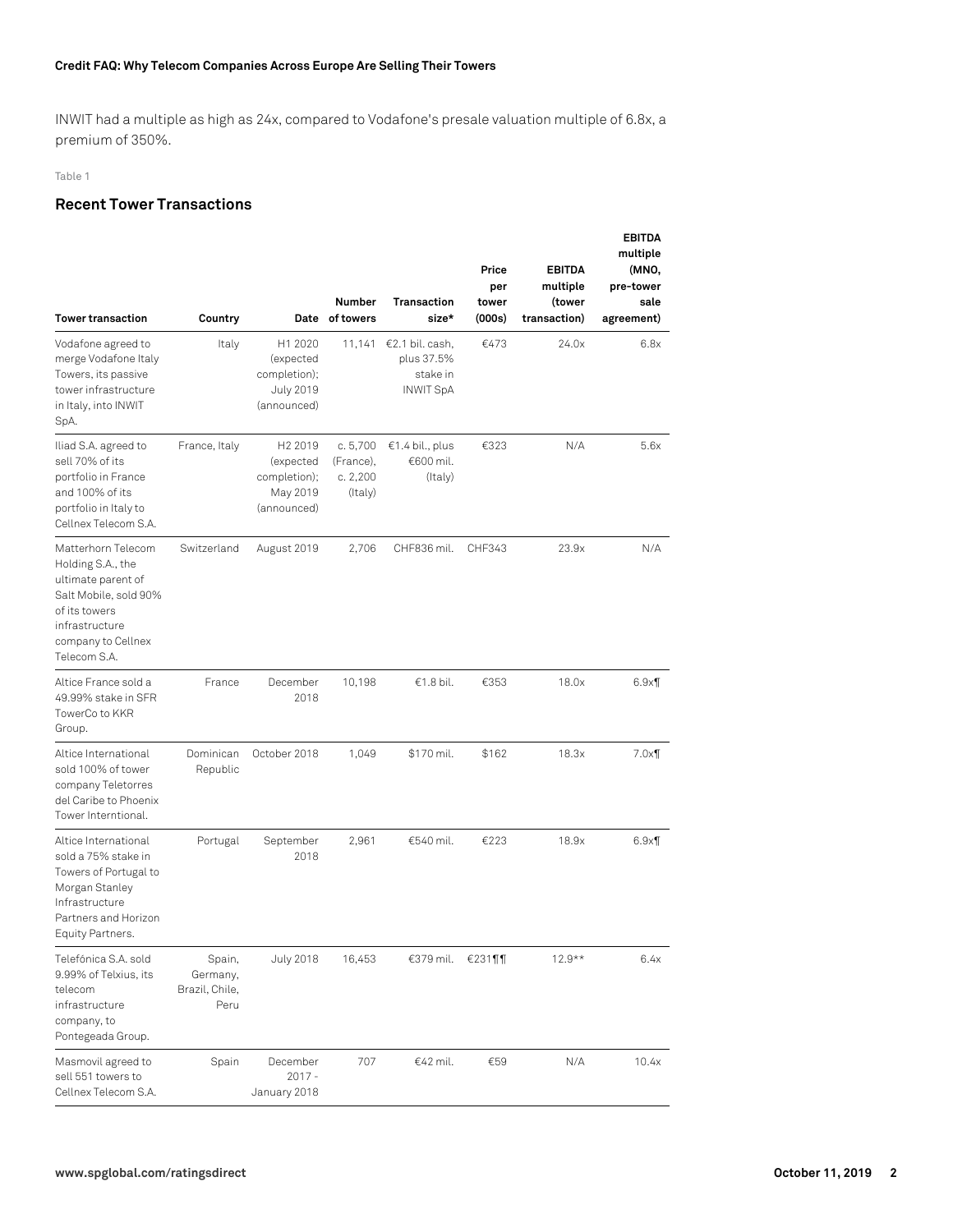# **Recent Tower Transactions (cont.)**

| <b>Tower transaction</b>                                                                                                                                                                         | Country                                      |                                                            | <b>Number</b><br>Date of towers | <b>Transaction</b><br>size* | Price<br>per<br>tower<br>(000s) | <b>EBITDA</b><br>multiple<br>(tower<br>transaction) | <b>EBITDA</b><br>multiple<br>(MNO,<br>pre-tower<br>sale<br>agreement) |
|--------------------------------------------------------------------------------------------------------------------------------------------------------------------------------------------------|----------------------------------------------|------------------------------------------------------------|---------------------------------|-----------------------------|---------------------------------|-----------------------------------------------------|-----------------------------------------------------------------------|
| Telefónica S.A. sold<br>40% of Telxius, its<br>telecom<br>infrastructure<br>company, to KKR<br>Group.                                                                                            | Spain,<br>Germany,<br>Brazil, Chile,<br>Peru | Sep. - Oct.<br>2017 (sold);<br>Februry 2017<br>(announced) | 15,870                          | €1.3 bil.                   | €201¶¶                          | $11.4***$                                           | 7.1x                                                                  |
| Bouygues S.A. agreed<br>to sell 600 towers to<br>Cellnex Telecom S.A.                                                                                                                            | France                                       | <b>July 2017</b>                                           | 600                             | €170 mil.                   | €283                            | $14.0x***$                                          | 5.9x                                                                  |
| Sunrise<br>Communications<br>Holdings S.A. agreed<br>to sell 100% of Swiss<br>Towers AG to Cellnex<br>Telecom S.A., Swiss<br>Life Asset Managers<br>and Deutsche<br>Telekom Capital<br>Partners. | Switzerland                                  | May 2017                                                   | 2,239                           | CHF500 mil.                 | CHF223                          | 14.0x                                               | 8.6x                                                                  |
| Bouygues S.A. agreed<br>to sell 3,000 towers to<br>Cellnex Telecom S.A.                                                                                                                          | France                                       | February<br>2017                                           | 3,000                           | €854 mil.                   | €285                            | $14.0x***$                                          | 6.8x                                                                  |

\*Consideration for the transacted portion, not an EV. ¶Using EV and LTM EBITDA for Altice Europe N.V., excluding Altica USA (separated from Altice N.V .in Jun. 2018). \*\*Multiple on a blended basis for the Tower business and Cable business (i.e. not only for the Tower business). ¶¶Price per tower is lower if value of the Cable business is excluded from the calculation. \*\*\*Tower EBITDA multiple based on Cellnex reporting.

While we do not expect tower transactions to drive upgrades, they can nonetheless strengthen balance sheets and increase financial flexibility and ratings' headroom, and even boost equity valuations. The structure of the transaction itself can take several forms, as we describe below. Although we are largely agnostic as to the differing structures, we place a priority on comparability and will exercise adjustments, when appropriate, to ensure that substantively similar operational and economic arrangements do not yield varying rating outcomes simply because of different accounting treatments.

The most straightforward are majority or outright tower portfolio sales to a third-party independent tower operator such as Cellnex. Such transactions carry the benefit of realizing the majority, or even all of the tower portfolio's valuation at once, and of exiting direct operation of the tower business. In a world of declining tower differentiation, this can allow operators to focus resources on their core operations in search of other competitive advantages, including new spectrum or active equipment upgrades to differentiate mobile quality, content or additional services, or through marketing and promotional campaigns. Third-party sales can be particularly attractive to operators with credit metrics that are near rating triggers and looking to create more breathing space, as has been the case for telcos such as Vodafone, Altice Europe, Telefonica, and Telecom Italia (TIM), among others.

In a variant or combined with the above, companies with expensive buildout programs can break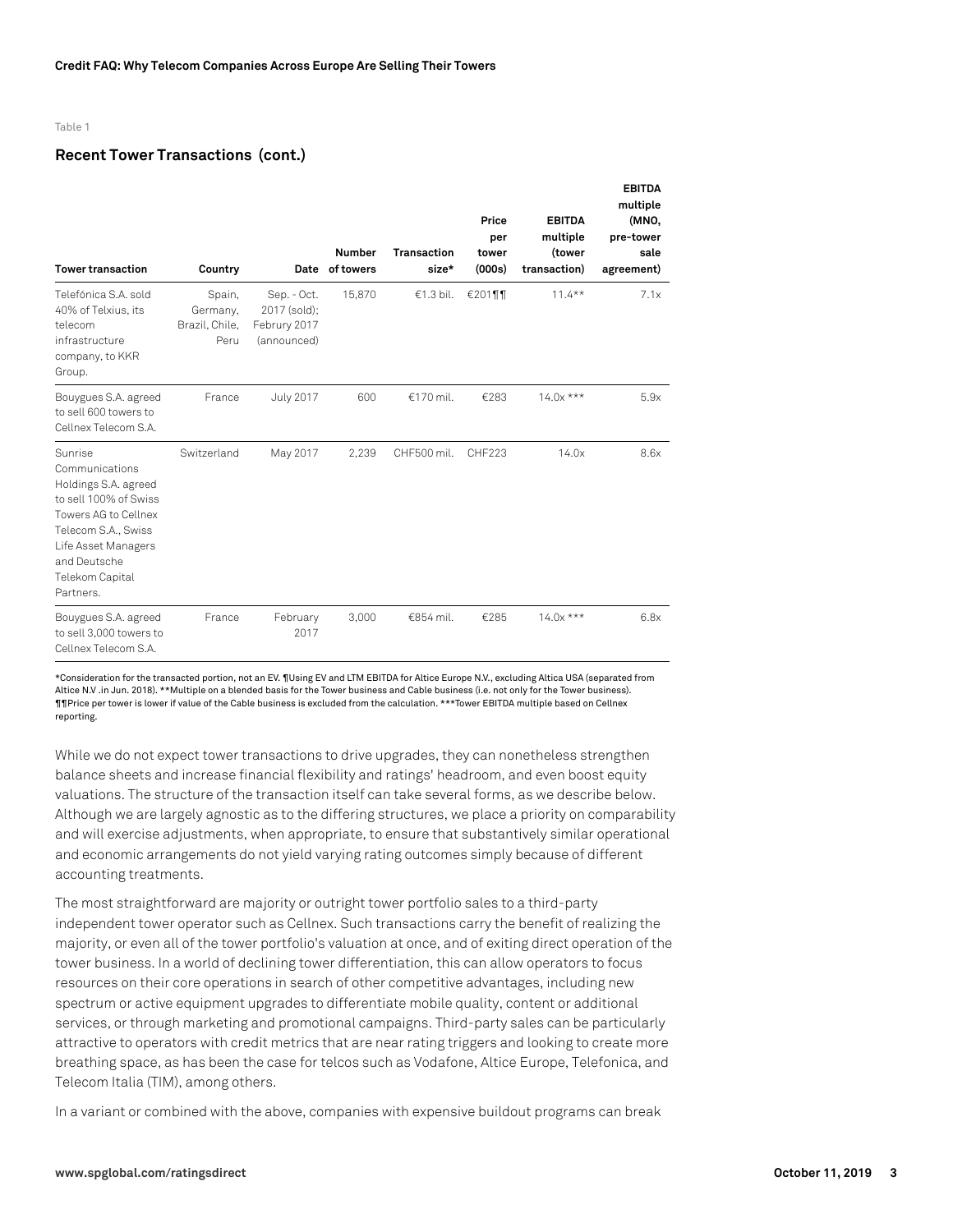down the cash flow impact into more digestible bites. A telecom operator can build a phase of towers and then sell them to a towerco under a lease-back before moving on to the next build phase. The sale proceeds replenish telco cash, helping the operator avoid the cash flow drain of financing an entire multiyear tower development program. Examples of this include the Build To Suit (B2S) programs at Free, Bouygues, Wind, Sunrise, and Salt.

Another common structure is for operators to put their tower operations into a subsidiary and sell off minority stakes. Minority owners may include infrastructure funds or financial sponsors, as we have seen with Altice and Telefonica. Compared to a majority or outright sale, a minority sale forgoes the larger monetization opportunity to retain control, and may be appealing to operators looking to maintain an advantageous portfolio position. Below, we examine distortions created by full consolidation to ensure comparability.

In yet another iteration, an operator may leverage the value of its tower assets to gain access to larger combined networks, as in the case of Vodafone and TIM combining their networks within INWIT. While Vodafone will receive direct proceeds for their contribution, TIM exchanges part of its ownership in INWIT for Vodafone's contribution with no direct cash outlay. These transactions can be used to consolidate a strong network position or leapfrog to a better position without the time and expense of an organic buildout. In many ways, this is similar to passive tower-sharing arrangements that have existed for years, for example in the U.K., but the joint venture (JV) is a more formal structure with greater independence and ability to monetize through minority sales.

# **Why are investors interested?**

With €90 billion of towers still integrated at mobile network operators (MNOs), based on recent transaction prices, investors are attracted by the size of the market, a stable demand, and strong cash flow profile, as well as the upside opportunity available from greater scale and more efficient utilization. With more favorable demand dynamics than the stagnant core telecom business, towercos generally have long-term contracts with price escalators and high renewal rates. With high revenue and cash-flow visibility, towercos can be levered up and return on equity maximized, enhancing their appeal to investors. And if investors are able to hoover up and combine enough tower assets, scale advantages begin to accrue in terms of better economics on costs, and better market power in pricing. Portfolio efficiencies also provide compelling upside because colocation and tower closures can increase utilization, driving up profitability and cash conversion (see chart 1), helping to fuel the high valuation multiples. Independent towercos hold an advantage here in their ability to court all operators without appearing biased.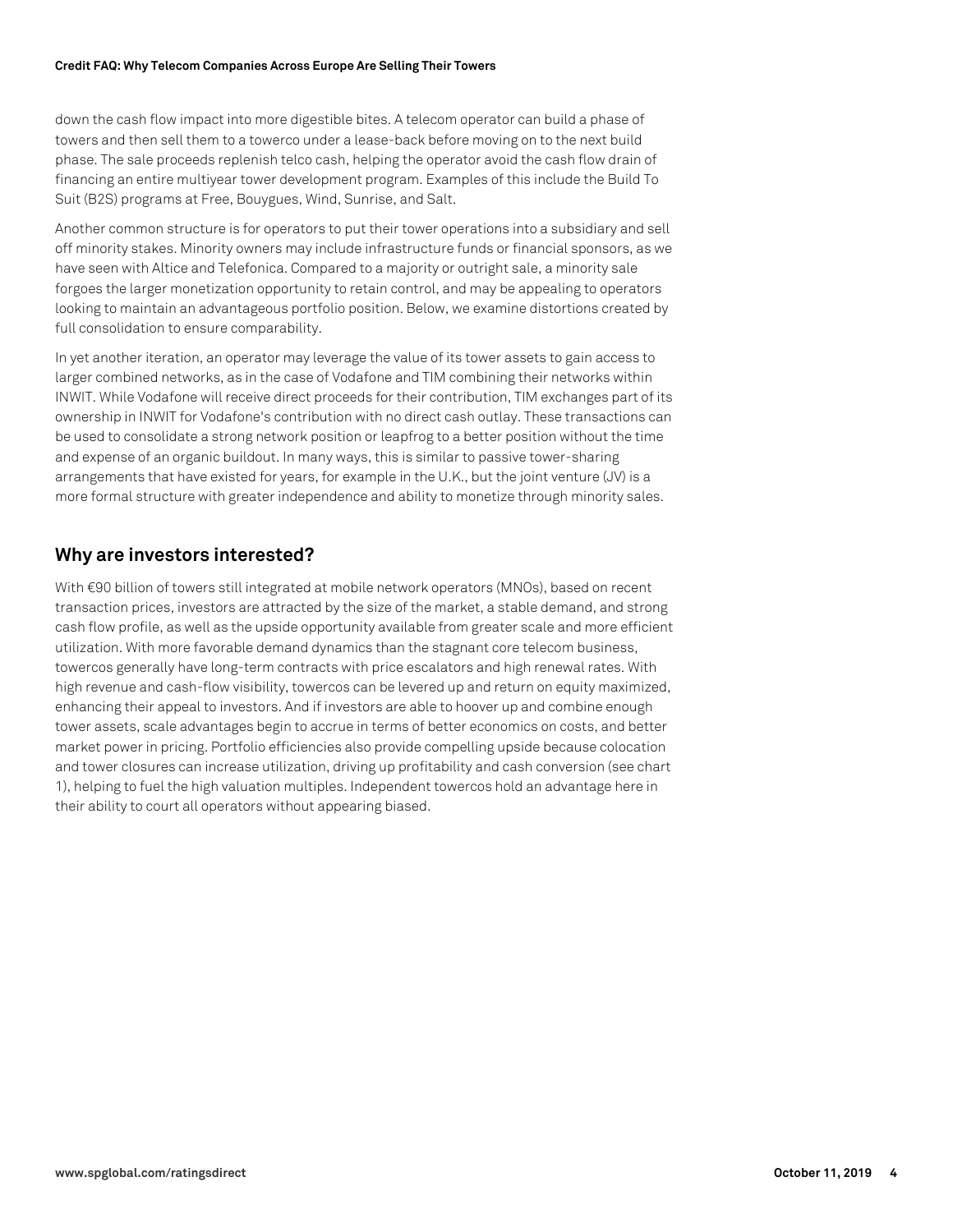# Chart 1

# **Colocation Can Increase Profitability**

Cellnex colocation ratio\* and EBITDA margin (%), 2015-2018



\*Excluding change of perimeter (organic growth only, including BTS). Source: S&P Global Ratings, Cellnex Telecom S.A.

Copyright © 2019 by Standard & Poor's Financial Services LLC. All rights reserved.

The U.S. has already transitioned to an outsourced model, with around two-thirds of towers owned by independent towercos. By comparison, in Europe nearly 60% of towers are still MNO-captive sites, with a further 30% majority-owned either directly or in a JV among operators (see chart 2). If Europe follows the example of the U.S. with further tower sales by MNOs to independent towercos, the 350,000 towers still residing within the MNO perimeter could represent significant potential to companies such as Cellnex, looking to consolidate their position in Europe. Acquisitions and building of new sites are part of their strategy. Should European independent towercos succeed, they too could benefit from some of the market concentration and pricing power advantages of their American peers.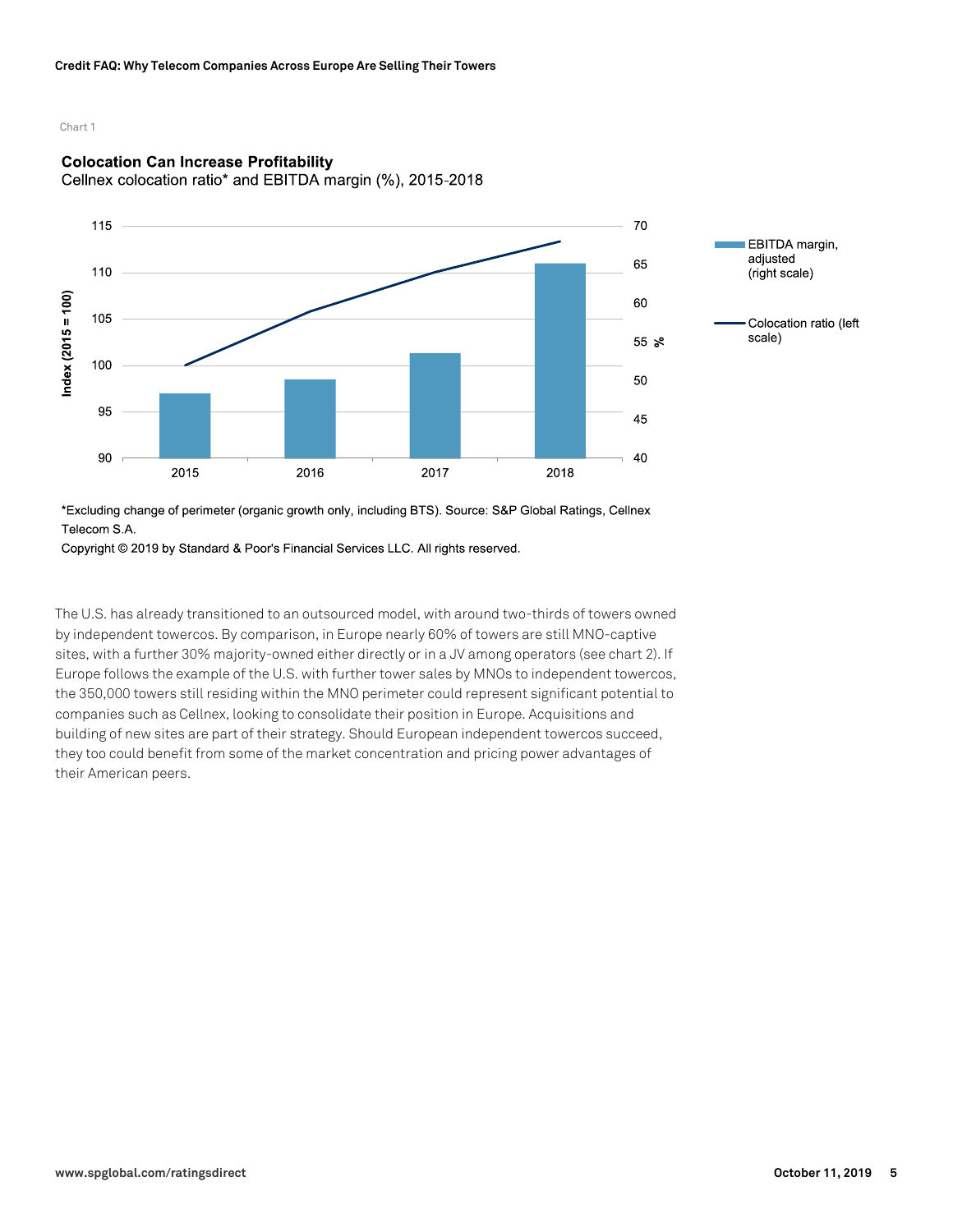# Chart 2





Source: TowerXchange.

Copyright © 2019 by Standard & Poor's Financial Services LLC. All rights reserved.

# **How do towercos compare to other infrastructure assets in terms of credit quality?**

We think the tower business has robust business characteristics, but we differentiate it from other infrastructure asset classes that have stronger protections. We generally view the business of tower companies as incrementally weaker than utility network operators. We score most tower companies' businesses either strong or excellent, compared with excellent for the vast majority of energy and water distribution or transmission system operators. The primary drivers of this distinction are the utility networks' undisputed natural monopoly position and associated regulation, which we view as effective barriers to competition and technological disruption.

The sheer size of fixed costs in transmission and distribution networks represents extremely high barriers to entry and precludes commercial viability of a second network operating in the same area, which is why utility network operators' returns are regulated in accordance with clearly defined and transparent frameworks. In our view, this provides a very high degree of certainty for network operators' revenues and earnings over a multiyear timeframe. Tower companies also enjoy a high degree of revenue visibility due to the long-term nature and pricing provisions of their contracts with telecom operators. However, telecom operators' ability to service their obligations ultimately depends on their success in a commercial market subject to competitive threats and reliant upon a highly competitive telecom end-user market. In our view, this does not result in the same degree of stability as a regulatory framework that allocates the cost of network operation, including a fair return on capital, across the ultimate user base.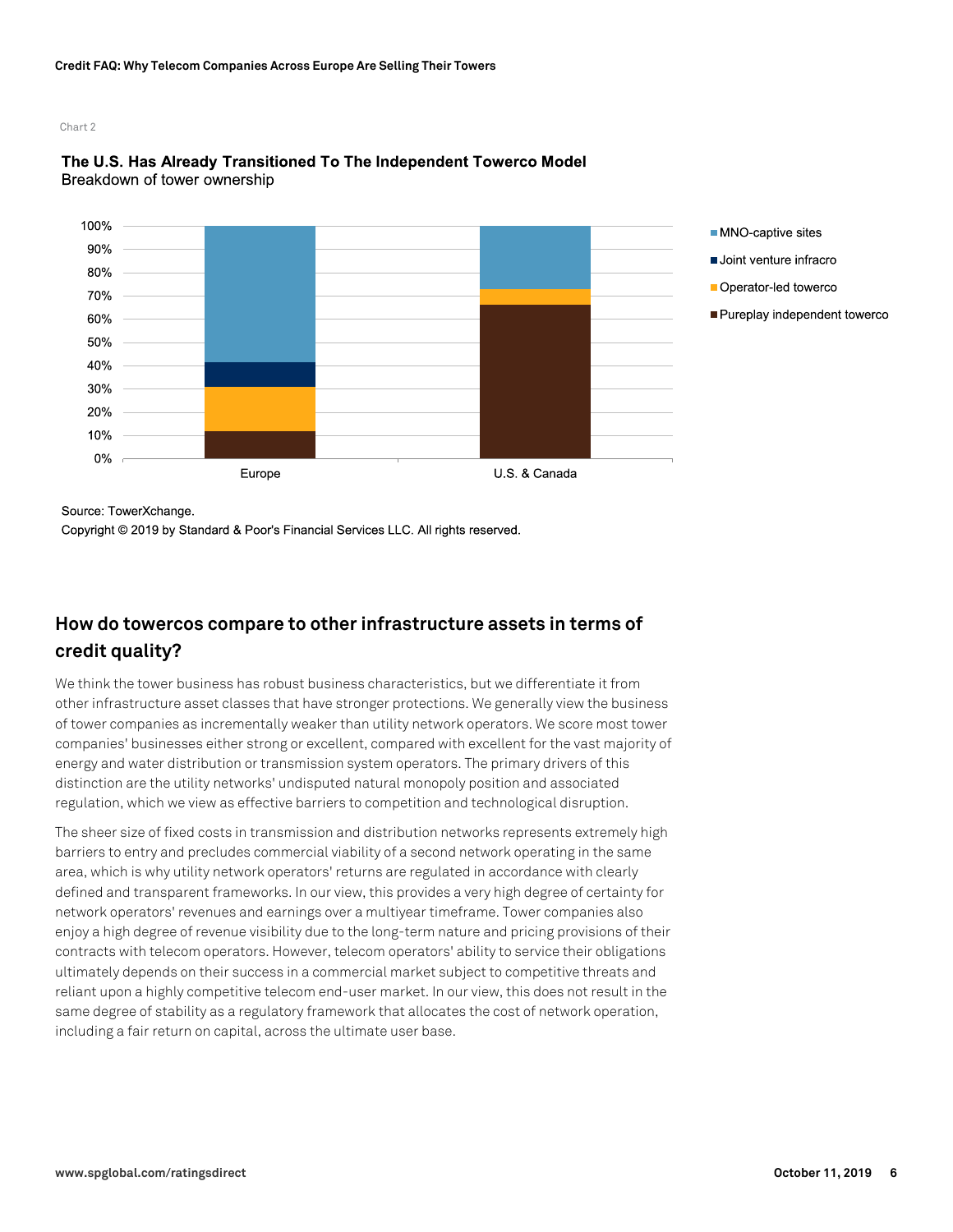# **Peer Comparison Of Selected Tower Companies And Utilities**

|                                                         |                                                                  | --Tower companies--                                                                                                                                                                                                                                                                      |                             | --Utilities (pure network operators)--<br>--Very Low (1)--<br>Within the utilities industry, network operators (gas<br>and power transmission and distribution networks, as<br>well as water utilities) operate under regulatory<br>frameworks, which generally provide cash flow<br>stability. |                                                      |                                                         |  |
|---------------------------------------------------------|------------------------------------------------------------------|------------------------------------------------------------------------------------------------------------------------------------------------------------------------------------------------------------------------------------------------------------------------------------------|-----------------------------|-------------------------------------------------------------------------------------------------------------------------------------------------------------------------------------------------------------------------------------------------------------------------------------------------|------------------------------------------------------|---------------------------------------------------------|--|
| Industry<br><b>Risk</b>                                 |                                                                  | --Intermediate (3)--                                                                                                                                                                                                                                                                     |                             |                                                                                                                                                                                                                                                                                                 |                                                      |                                                         |  |
| Highlights                                              |                                                                  | Within the telecom and cable industry, wireless<br>tower leasing is characterized by a significant<br>portion of customer customization, multi-year<br>customer contracts, and material customer<br>switching costs, and is thereby subject to less price<br>competition and cylicality. |                             |                                                                                                                                                                                                                                                                                                 |                                                      |                                                         |  |
| Issuer                                                  | Cellnex<br>Telecom S.A.                                          | Tivana France<br>Holdings SAS                                                                                                                                                                                                                                                            | American<br>Tower Corp.     | Severn Trent PI C                                                                                                                                                                                                                                                                               | Alliander N.V.                                       | RTF Réseau<br>de Transport<br>d'électricité             |  |
| Sector                                                  | Tower<br>companies                                               | Tower companies                                                                                                                                                                                                                                                                          | Tower<br>companies          | Water utilities                                                                                                                                                                                                                                                                                 | Power and gas<br>distribution<br>system<br>operators | Power and<br>gas<br>distribution<br>system<br>operators |  |
| Issuer<br>credit<br>ratings (as<br>of Oct. 11,<br>2019) |                                                                  | BB+/Stable/-- BBB-/Stable/--                                                                                                                                                                                                                                                             |                             | BBB-/Stable/-- BBB/Stable/A-2                                                                                                                                                                                                                                                                   | AA-/Stable/A-1+ A/Stable/A-1                         |                                                         |  |
| Country                                                 | Spain, Italy,<br>U.K.,<br>Netherlands.<br>France.<br>Switzerland | France                                                                                                                                                                                                                                                                                   | U.S., India,<br>LATAM, EMEA | U.K.                                                                                                                                                                                                                                                                                            | Netherlands                                          | France                                                  |  |
| <b>SACP</b>                                             | $bb+$                                                            | $bbb-$                                                                                                                                                                                                                                                                                   | $b$ <sub>b</sub> $-$        | <b>bbb</b>                                                                                                                                                                                                                                                                                      | aa-                                                  | $bbb +$                                                 |  |
| <b>Business</b><br>risk profile                         | Strong (2)                                                       | Strong (2)                                                                                                                                                                                                                                                                               | Excellent (1)               | Excellent (1)                                                                                                                                                                                                                                                                                   | Excellent (1)                                        | Excellent (1)                                           |  |
| Number of<br>telecom<br>towers                          | 24,078*                                                          | 7.728                                                                                                                                                                                                                                                                                    | 171.000                     |                                                                                                                                                                                                                                                                                                 |                                                      |                                                         |  |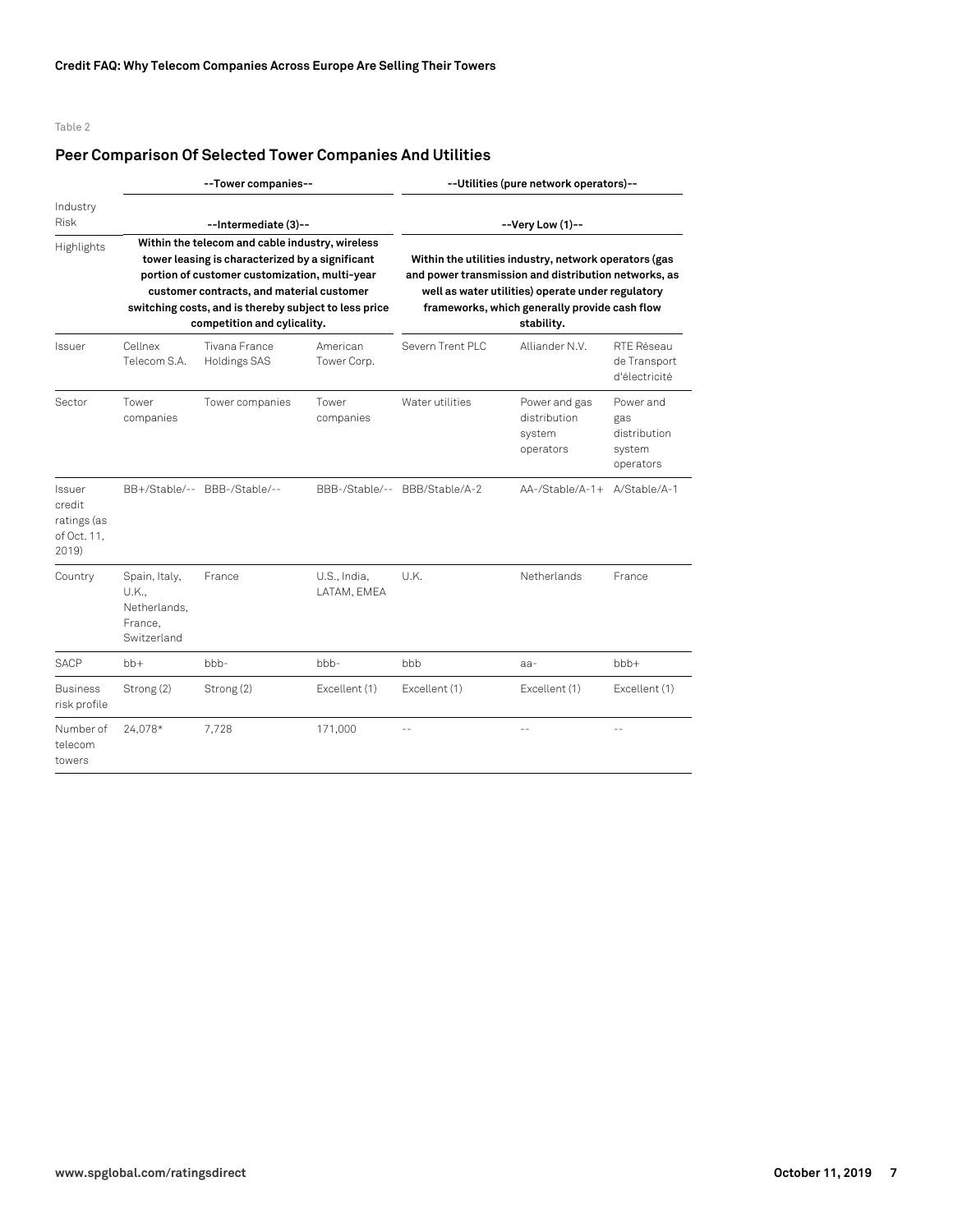# **Peer Comparison Of Selected Tower Companies And Utilities (cont.)**

| Highlights                                | • Leading<br>independent<br>provider of<br>telecom and<br>broadcasting<br>infrastructure<br>in Europe. •<br>Strong<br>earnings<br>visibility, given<br>its long-term<br>contracts and<br>sizable<br>revenue<br>backlog. •<br>Increasing<br>scale and<br>geographic<br>diversification<br>within Europe.<br>Concentrated<br>customer<br>base. •<br>European<br>competitive<br>landscape in<br>telecom end<br>markets and<br>in the tower<br>business,<br>which is still<br>fragmented<br>and likely not<br>yet stabilized. | • Leading position as • Largest tower<br>an independent<br>provider of telecom<br>and broadcasting<br>infrastructure in<br>France. •<br>Comprehensive and<br>difficult-to-replicate<br>asset base. • Strong<br>earnings and cash<br>flow visibility with a<br>€2.6 billion backlog<br>(73% telecom). •<br>Robust profitability,<br>albeit inferior to<br>U.S.-based peers •<br>Smaller scale than<br>other EU and U.S.<br>peers. | operator in the<br>U.S. and a<br>growing<br>portfolio of<br>tower assets in<br>developing<br>international<br>markets. •<br>Favorable<br>long-term<br>growth<br>prospects. •<br>Attractive<br>tower leasing<br>economics and<br>healthy<br>profitability. •<br>Long-term<br>contracts with<br>price<br>escalators and<br>high renewal<br>rates. • High<br>quality and<br>global tenant<br>base. • Very<br>high barrriers<br>to entry due to<br>zoning<br>requirements. | • Mainly focused on<br>low-risk.<br>U.K.-water-regulated,<br>monopoly activities. •<br>Transparent,<br>credit-supportive<br>regulatory framework,<br>resulting in financial<br>stability during<br>regulatory periods. •<br>Top company in<br>getting cumulative<br>rewards in the current<br>five-year regulatory<br>period, AMP6. •<br>Regulatory reset risk<br>because regulators<br>will focus more on<br>operating<br>performance in<br>AMP7, starting in<br>April 2020. | • Largest<br>monopoly owner<br>and operator of<br>regulated<br>electricity and<br>gas distribution<br>regional<br>networks in the<br>Netherlands. •<br>Supportive<br>regulatory<br>framework and<br>low-risk<br>business<br>support<br>predictable and<br>stable cash flow<br>generation. •<br>Energy<br>transition in the<br>Netherlands<br>provides<br>stimulus for core<br>business. | •Monopolistic<br>position<br>operating and<br>managing the<br>French<br>transmission<br>power<br>grid--98% of<br>its revenues<br>derive from<br>regulated<br>activities--in<br>a supportive<br>regulatory<br>framework.<br>·Strategically<br>important to<br>France's<br>power system<br>and energy<br>policy.<br>·Largest<br>transmission<br>grid in<br>Europe. . Low<br>cash flow<br>volatility with<br>a vast<br>majority of<br>operating<br>cash flows<br>derived from<br>regulated<br>activities. |
|-------------------------------------------|---------------------------------------------------------------------------------------------------------------------------------------------------------------------------------------------------------------------------------------------------------------------------------------------------------------------------------------------------------------------------------------------------------------------------------------------------------------------------------------------------------------------------|----------------------------------------------------------------------------------------------------------------------------------------------------------------------------------------------------------------------------------------------------------------------------------------------------------------------------------------------------------------------------------------------------------------------------------|------------------------------------------------------------------------------------------------------------------------------------------------------------------------------------------------------------------------------------------------------------------------------------------------------------------------------------------------------------------------------------------------------------------------------------------------------------------------|-------------------------------------------------------------------------------------------------------------------------------------------------------------------------------------------------------------------------------------------------------------------------------------------------------------------------------------------------------------------------------------------------------------------------------------------------------------------------------|-----------------------------------------------------------------------------------------------------------------------------------------------------------------------------------------------------------------------------------------------------------------------------------------------------------------------------------------------------------------------------------------|--------------------------------------------------------------------------------------------------------------------------------------------------------------------------------------------------------------------------------------------------------------------------------------------------------------------------------------------------------------------------------------------------------------------------------------------------------------------------------------------------------|
| Financial<br>risk profile                 | Aggressive (5)                                                                                                                                                                                                                                                                                                                                                                                                                                                                                                            | Significant (4)                                                                                                                                                                                                                                                                                                                                                                                                                  | Highly<br>Leveraged (6)                                                                                                                                                                                                                                                                                                                                                                                                                                                | Significant (4)                                                                                                                                                                                                                                                                                                                                                                                                                                                               | Modest (2)                                                                                                                                                                                                                                                                                                                                                                              | Significant (4)                                                                                                                                                                                                                                                                                                                                                                                                                                                                                        |
| Modifiers<br>(active)                     |                                                                                                                                                                                                                                                                                                                                                                                                                                                                                                                           |                                                                                                                                                                                                                                                                                                                                                                                                                                  |                                                                                                                                                                                                                                                                                                                                                                                                                                                                        | CRA: Negative (-1<br>notch)                                                                                                                                                                                                                                                                                                                                                                                                                                                   |                                                                                                                                                                                                                                                                                                                                                                                         | CRA:<br>Negative (-1<br>notch)                                                                                                                                                                                                                                                                                                                                                                                                                                                                         |
| Likelihood<br>οf<br>government<br>support |                                                                                                                                                                                                                                                                                                                                                                                                                                                                                                                           |                                                                                                                                                                                                                                                                                                                                                                                                                                  |                                                                                                                                                                                                                                                                                                                                                                                                                                                                        |                                                                                                                                                                                                                                                                                                                                                                                                                                                                               |                                                                                                                                                                                                                                                                                                                                                                                         | $High (+2)$<br>notches)                                                                                                                                                                                                                                                                                                                                                                                                                                                                                |

#### \*As of June 2019. SACP--Stand-alone credit profile.

Even though towers are similar in that they are associated with a heavy asset base and high share of fixed costs that discourage replication, we believe that at least in urban or dense suburban clusters, the economics support more than a single provider, which is different from the clear-cut natural monopoly in utility networks. Equally, we think the long-term technology risks for utility networks and tower assets are different because the transmission of data (mobile, but also fixed) is constantly evolving as new technologies emerge. For example, we expect the advent of 5G will eventually cause mobile networks to become denser, as macro sites are complemented with a high number of smaller micro sites or small cells. Although this is more of a long-term risk, a dynamic network structure can potentially reduce telecom operators' dependence on specific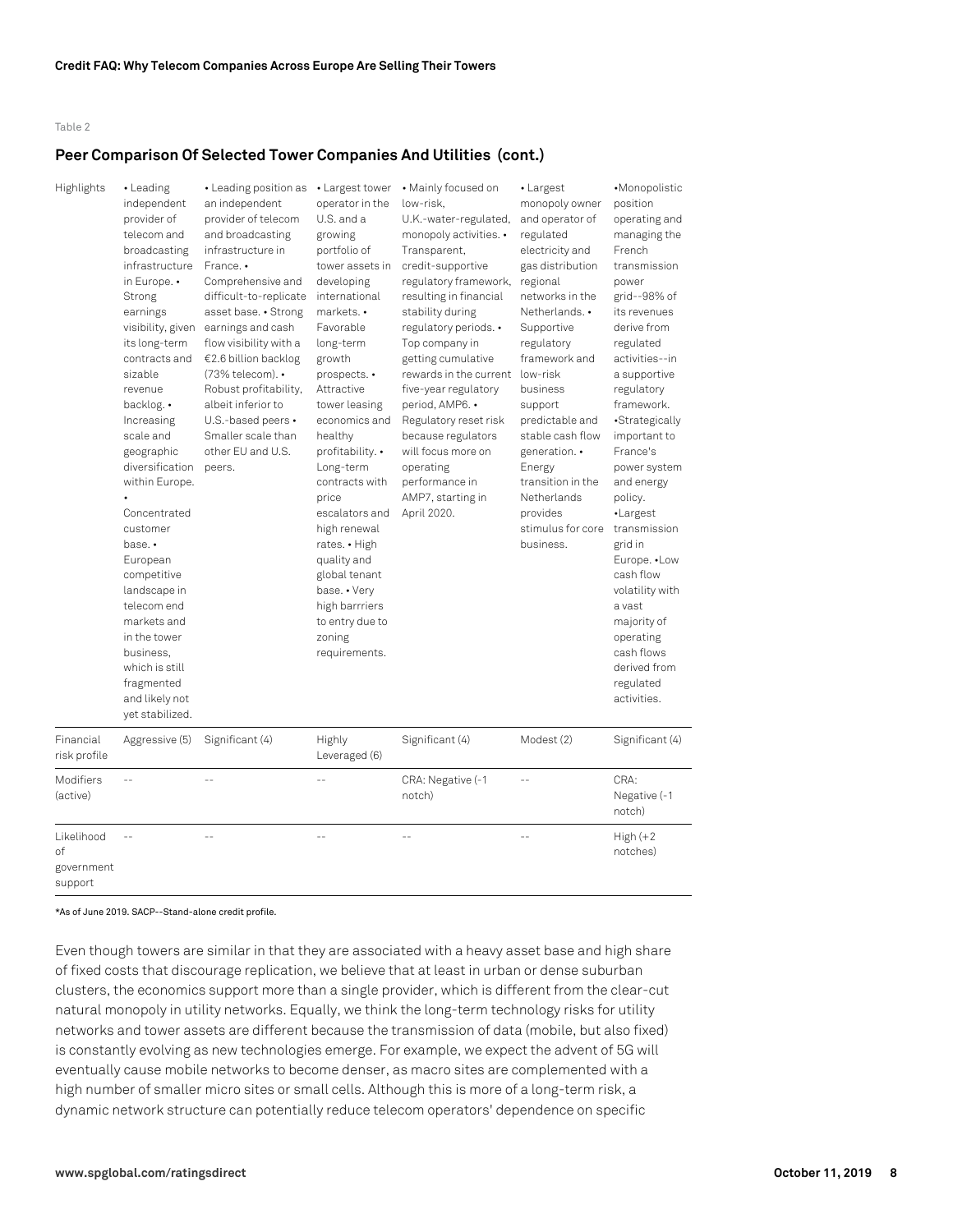towers held by tower companies over time.

We note that such considerations can be mitigated by idiosyncratic characteristics of specific tower markets or issuers. For example, very strict zoning requirements or standards related to electromagnetic frequency emissions can effectively establish a quasi-monopoly for certain areas or sites. Significant scale within a country can enhance market power, and total scope and geographic diversification can improve our view of resilience. These factors can lift the business risk to excellent, as is the case for the U.S. tower companies American Tower Corp., Crown Castle, and SBA.

# **What is the impact on the operators when they sell?**

In many cases, the impact on a company's credit metrics will be marginal because cash proceeds are largely offset by lease liabilities. However, as valuation multiples rise, so does the scope for deleveraging.

The extent--assuming proceeds are used for debt redemption--depends on the price of the sale and implied multiple relative to the telco's lease commitment, with high valuations offering more scope to deleverage. Majority or complete sales with multiples in the 20x range or higher, have the potential to impact ratings, as was the case for Matterhorn (see table 3). However, in most cases to date, the deleveraging impact after our adjustments has been more modest, at less than 0.3x, due to alternate uses of proceeds (as in the case of Matterhorn), lower multiples, or smaller portfolio sales. Hence, we have viewed tower sales primarily as a way for operators to gain some headroom within their ratings rather than a path to material rating upside.

We also note that the shorter the length of the contract with the tower company, the lower the lease liability will be (and the greater reduction in leverage). However, if terms are unusually short (i.e., less than 10 years), we may consider longer periods that are more comparable with peers. For example if the renewal period and terms are agreed, we may assume the first extension is exercised. This is because, in our view, a short contract does not adequately reflect the economic life of the towers to a mobile network operator.

# Table 3

# **Leverage Impact of Tower Sale Proceeds Offset by Lease Adjustments**

**Sunrise Communications Holdings S.A. (Mil CHF)**

|                                        | --Fiscal year ended Dec. 31, 2017-- |               |             |
|----------------------------------------|-------------------------------------|---------------|-------------|
|                                        | <b>Debt</b>                         | <b>EBITDA</b> | Debt/EBITDA |
|                                        | 2,026.2                             | 687.7         | 2.9x        |
| Adjustments for tower transaction      |                                     |               |             |
| Accessible cash and liquid investments | (500.0)                             | t             |             |
| Operating leases                       | 370.8                               | $\ddagger$    |             |
| Total adjustments                      | (129.2)                             | 0             |             |
| S&P Global Ratings' Adjusted amounts   |                                     |               |             |
|                                        | <b>Debt</b>                         | <b>EBITDA</b> | Debt/EBITDA |
|                                        | 1897                                | 687.7         | 2.8x        |
| <b>Net Deleveraging</b>                |                                     |               | 0.2x        |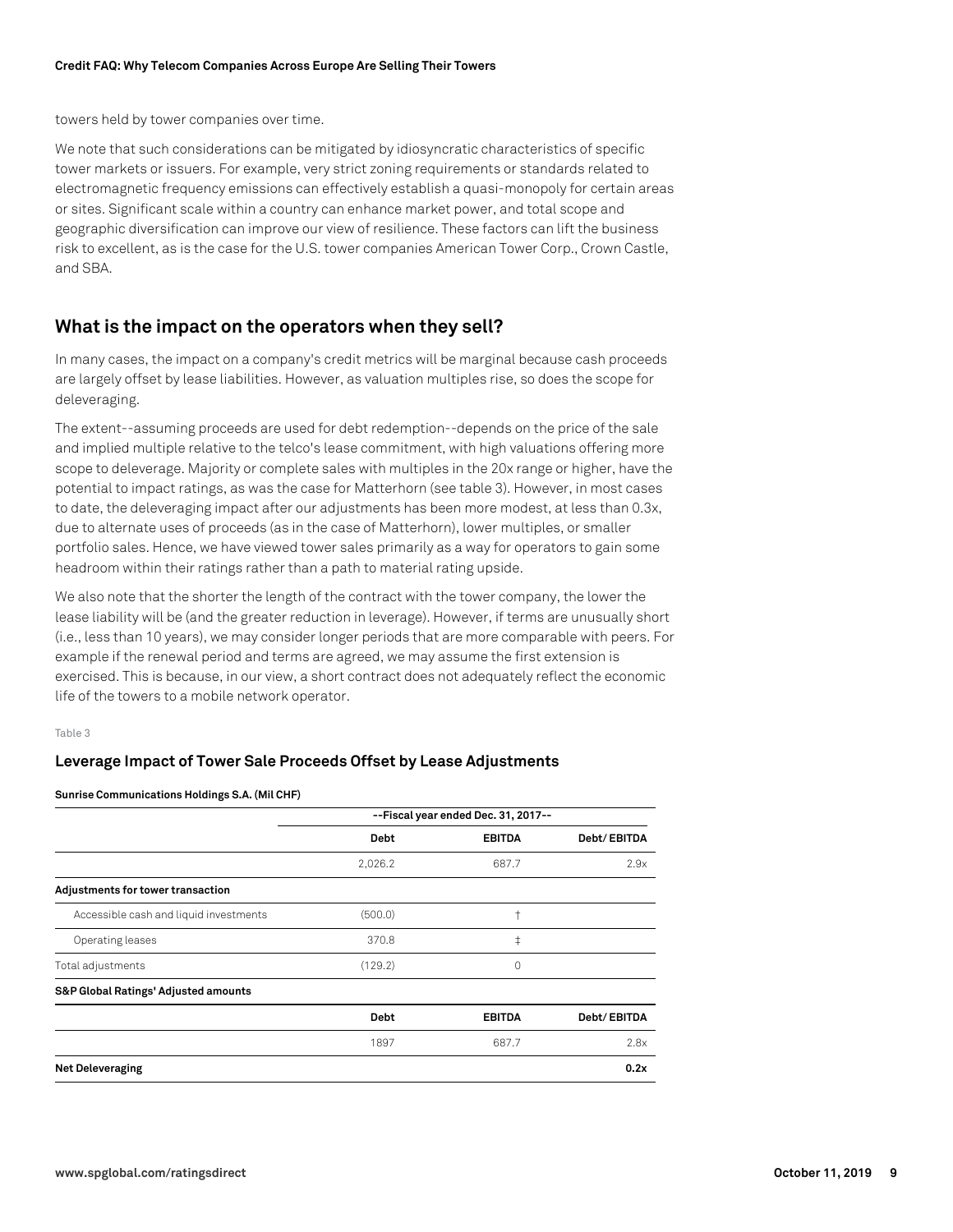# **Leverage Impact of Tower Sale Proceeds Offset by Lease Adjustments (cont.)**

|                                            | --Fiscal year ended Dec. 31, 2017-- |               |             |  |  |
|--------------------------------------------|-------------------------------------|---------------|-------------|--|--|
| Matterhorn Telecom Holding S.A. (mil. CHF) |                                     |               |             |  |  |
|                                            | <b>Debt</b>                         | <b>EBITDA</b> | Debt/EBITDA |  |  |
|                                            | 2,670.1                             | 524.7         | 5.1x        |  |  |
| Adjustments for tower transaction          |                                     |               |             |  |  |
| Accessible cash and liquid investments     | (836.0)                             | $\pm$         |             |  |  |
| Operating leases                           | 500.0                               | $\ddagger$    |             |  |  |
| Total adjustments                          | (336.0)                             | 0             |             |  |  |
| S&P Global Ratings' Adjusted amounts       |                                     |               |             |  |  |
|                                            | <b>Debt</b>                         | <b>EBITDA</b> | Debt/EBITDA |  |  |
|                                            | 2,334.1                             | 524.7         | 4.4x        |  |  |
| <b>Net Deleveraging</b>                    |                                     |               | 0.6x        |  |  |

In cases where disclosure is limited, for example when a company signs a master service agreement, which is not reported as a lease under IFRS16, we will still seek to adjust the company's figures rather than rely on the accounting treatment. As noted in our "Ratios and Adjustments Guidance" (see "General: Corporate Methodology: Ratios And Adjustments," published April 1, 2019),, we will periodically look to the track record of service provision as these arrangements mature, to potentially reassess this approach over time.

In partial sales, a telecom operator can choose to retain either a majority or minority stake in the tower company. For example, Telefonica only sold a minority stake in Telxius and continues to fully consolidate it, while Vodafone and TIM will each only retain 37.5% in INWIT and it will be treated as an equity associate. In the Vodafone example, we expect to see the benefits of owning a minority stake in a tower company through ongoing dividends, which we will add to the company's EBITDA.

In the case of minority sales like that of Telefonica, we would generally review the accounting benefit of full consolidation to gauge materiality. For tower sales, this will proportionately reflect lease commitments to the subsidiary in addition to the more common debt and EBITDA partial deconsolidation for typical operating subsidiaries. If we deem the distortion caused by consolidation to be material, we can address this by applying proportional consolidation in our adjusted ratios (as we do with Altice), or by tightening the company's rating triggers to offset it.

For the time being, the jury is still out on whether there are strategic reasons for retaining majority control of a towerco. We think the evidence still suggests that it could remain a differentiating factor for incumbent telecom operators, whose towers generally have superior locations, especially in non-rural areas in Europe. Supporting our view, we've not yet seen the any of the big European incumbents handing control of their towers to third-party tower companies through majority or outright sales. In the cases of minority sales monetized from towerco subsidiaries and JVs, we expect to see exclusivity or right-of-tenant-refusal provisions for key locations. In some markets, such as Switzerland or Italy with strict EMF frequency restrictions (as noted above) the selling telco may be able to maintain a de facto exclusivity. Together, such limitations may serve to retain incumbent advantages. But, conversely, they can affect valuation multiples by limiting the ability of towercos to lease sites and increase colocation.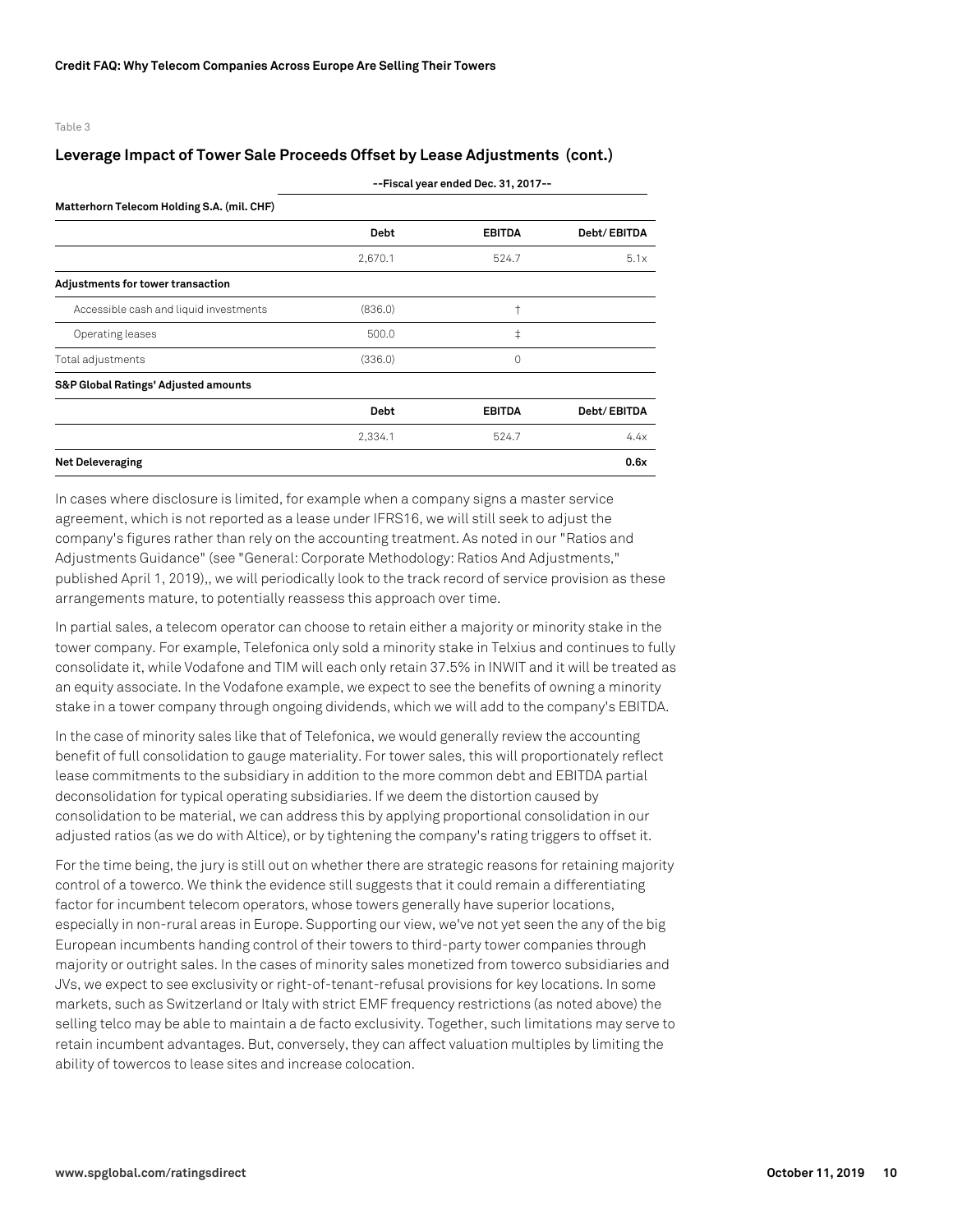# **How could the tower market mature in Europe and what risks might tower companies face?**

We think tower sales will continue, but that European operators may take a more nuanced approach than their U.S. peers. Noting the concentration of assets at U.S. towercos, and their resulting market power and leverage in lease negotiations, European peers have been more circumspect with their towers, holding onto more of their prime assets. At the same time, European MNOs have begun monetizing towers, but offsetting concentration by utilizing an array of options, such as controlled subsidiaries and JVs, as well as sales to independents.

Outright sales still represent the most financially attractive route in terms of no residual ownership, maximizing the colocation-driven valuation, and a complete outsourcing of the function and all its maintenance capex and expenses. However, we think European operators will continue to take a multitrack approach. It makes sense in terms of maintaining not only a level of operational control in markets where tower assets can still play a role in differentiation, but also a market balance in terms of bargaining power with independents.

5G rollouts present a new challenge. Towercos have aggregated and built out their portfolios during a relatively stable period of network architecture. We think macro sites will be central to reach coverage requirements using low and mid band frequency, ensuring continued demand for the current tower infrastructure for at least the next five years. But looking beyond the initial rollout, as use cases mature and 5G demand intensifies, we could see a more advanced vision of 5G replete with a dense small cell network running on mmWave frequencies. In such a scenario, there is certainly still a role for macro site infrastructure. But will it command the same rents with a parallel network of small cells handling an increasing portion of mobile data traffic?

A key emerging question for the sector is: who will build and own the small cell network? We think operators could view this as the new battlefront in carrier differentiation and lead the charge. Their option to buy-or-build for every major network upgrade (unlike in the utility space) may constrain the long-term pricing power of independents.

To date, several of the major towercos have questioned the economics of building such infrastructure, with Crown Castle a notable exception. However, towercos are growing their expertise in siting, permitting, building and managing networks to desired specifications and levels of quality. They could leverage their increased clout to evolve and become a key provider of new 5G mobile infrastructure, but will need to accumulate a sufficiently long track record of building and managing networks in line with MNOs requirements.

And if towercos do build the new networks or extensions, they may have to bear greater construction, take-up, and operating risk, which could also dilute our view of the relatively strong business model they enjoy today.

# **Related Criteria And Research**

- General: Corporate Methodology: Ratios And Adjustments, April 01, 2019
- The Future Of 5G: In Europe, Fortune Could Favor The Cautious, Oct. 17, 2018
- The Future Of 5G: Will Global Telcos Get Enough Bang For Their 5G Buck? Oct. 17, 2018

This report does not constitute a rating action.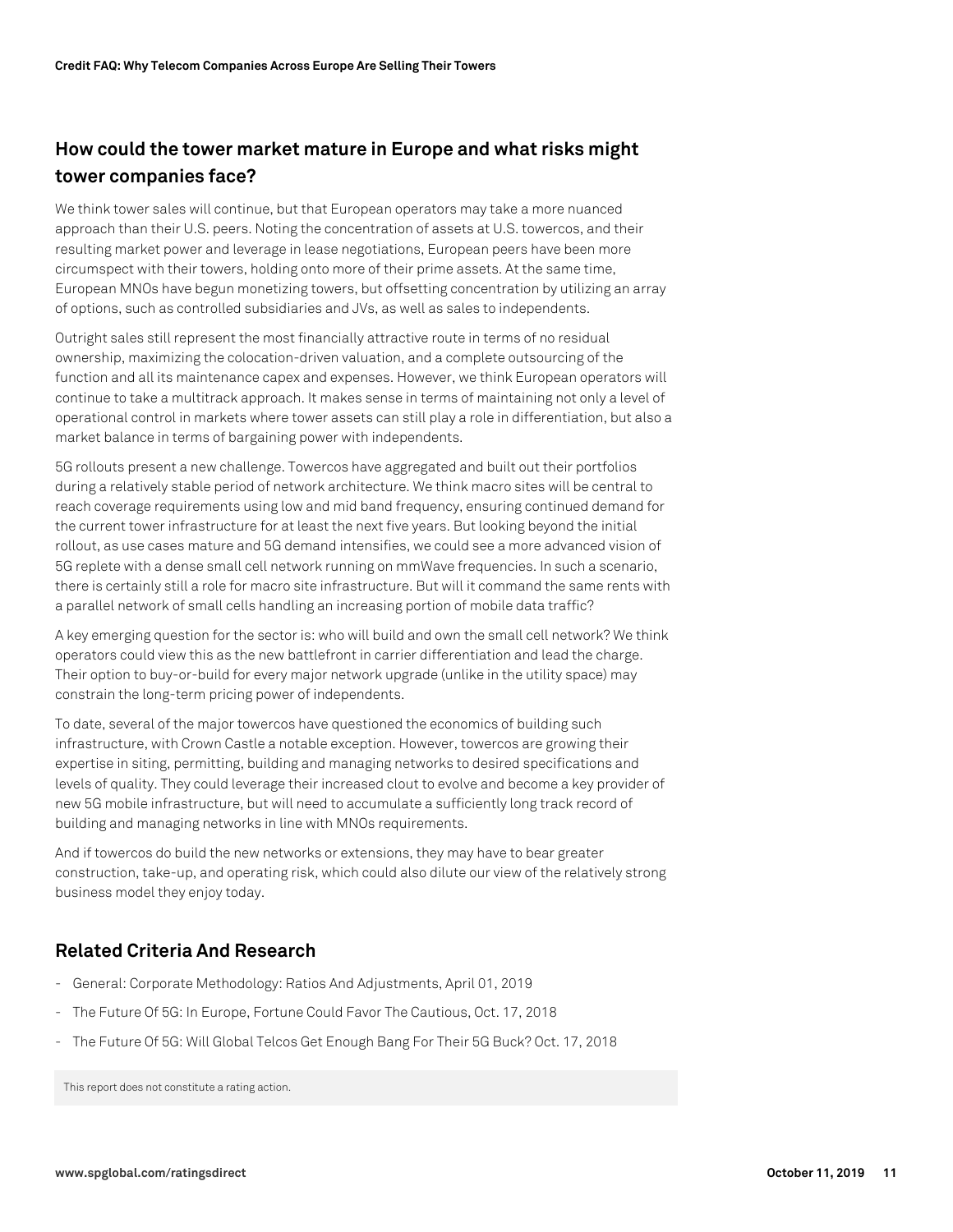# **Contact List**

# **PRIMARY CREDIT ANALYST PRIMARY CREDIT ANALYST PRIMARY CREDIT ANALYST**

**Mark Habib** Paris (33) 1-4420-6736 [mark.habib@spglobal.com](mailto: mark.habib@spglobal.com)

#### **PRIMARY CREDIT ANALYST SECONDARY CONTACT SECONDARY CONTACT**

**Sebastian Sundvik** London + 44 20 7176 8600 [Sebastian.Sundvik@spglobal.com](mailto: Sebastian.Sundvik@spglobal.com)

### SECONDARY CONTACT **ADDITIONAL CONTACT**

**Kai Stukenbrock** Frankfurt (49) 69-33-999-247 [kai.stukenbrock@spglobal.com](mailto: kai.stukenbrock@spglobal.com)

**Osnat Jaeger** London (44) 20-7176-7066 [osnat.jaeger@spglobal.com](mailto: osnat.jaeger@spglobal.com)

**Xavier Buffon** Paris (33) 1-4420-6675 [xavier.buffon@spglobal.com](mailto: xavier.buffon@spglobal.com)

**Allyn Arden, CFA** New York (1) 212-438-7832 [allyn.arden@spglobal.com](mailto: allyn.arden@spglobal.com)

**Lukas Paul** Frankfurt + 49 693 399 9132 [lukas.paul@spglobal.com](mailto: lukas.paul@spglobal.com)

**Justine Miquee** Paris + 33 14 420 6794 [justine.miquee@spglobal.com](mailto: justine.miquee@spglobal.com)